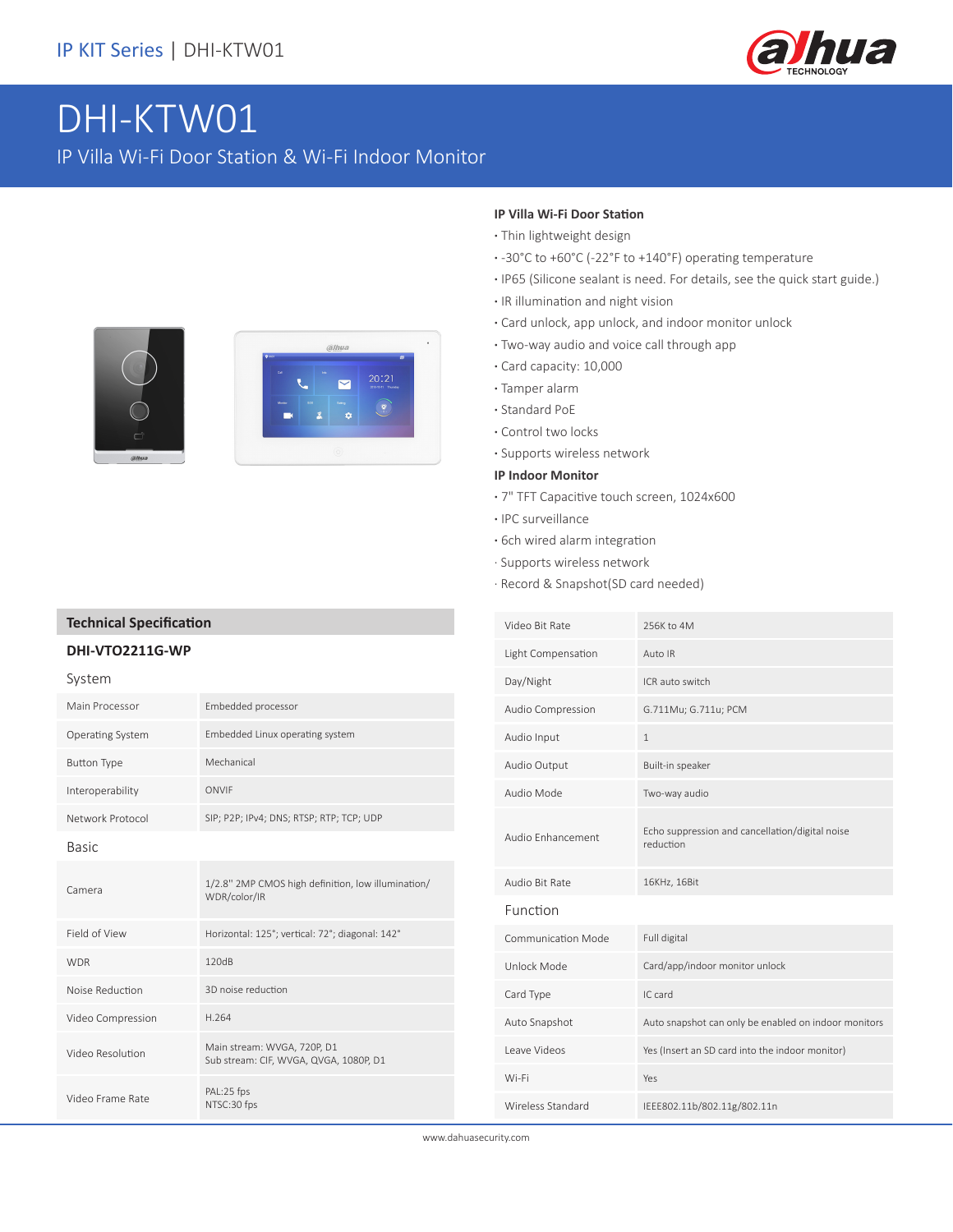## IP KIT Series | DHI-KTW01

| Wireless Frequency Range              | 2.4GHz                                                           | <b>Button Type</b>        | Touch button                                                                                                                  |
|---------------------------------------|------------------------------------------------------------------|---------------------------|-------------------------------------------------------------------------------------------------------------------------------|
| Web Configuration                     | Yes                                                              | Network Protocol          | IPv4, FTP, RTSP, RTP, TCP, UDP, SIP                                                                                           |
| Performance                           |                                                                  | Basic                     |                                                                                                                               |
| Card Reading Distance                 | 3cm-5cm                                                          | Screen Type               | Capacitive Screen                                                                                                             |
| Casing                                | PC+Acrylic                                                       | Display                   | 7/10 inch TFT display                                                                                                         |
| Capacity                              |                                                                  | Resolution                | 1024×600                                                                                                                      |
| Card                                  | 10,000                                                           | Video Compression         | H.264                                                                                                                         |
| Port                                  |                                                                  | Audio Compression         | G.711a; G.711Mu; G.711u; PCM                                                                                                  |
| RS-485                                | $\,1\,$                                                          | Audio Input               | 1 omnidirectional microphone                                                                                                  |
| Electric Lock                         | $\mathbf{1}$                                                     | Audio Mode                | Two-way audio                                                                                                                 |
| Alarm Input                           | $\,1\,$                                                          | Audio Enhancement         | Echo suppression and cancellation/digital noise<br>reduction                                                                  |
| Alarm Output                          | $\mathbf{1}$                                                     | Audio Bit Rate            | 16KHz, 16Bit                                                                                                                  |
| Power Output                          | $\,1\,$                                                          | Function                  |                                                                                                                               |
| Exit Button                           | $\,1\,$                                                          | Communication Mode        | Full digital                                                                                                                  |
| Door Status Detection<br>Lock Control | $\mathbf{1}$<br>1, normally closed by default                    | Information Release       | Text messages released by the management center<br>can be received and viewed (Insert an SD card into the<br>indoor monitor). |
| Network                               | 1 10M/100M network port                                          | Elevator Control          | You can control the elevator through the indoor monitor.                                                                      |
| Alarm                                 |                                                                  | Smart Home                | Can be connected to Dahua smart home devices.                                                                                 |
| Tamper                                | Yes                                                              | Leave Videos              | Yes (Insert an SD card into the indoor monitor)                                                                               |
| General                               |                                                                  | DND Mode                  | Yes                                                                                                                           |
| Color                                 | Black plate & silvery frames                                     | <b>Extension Quantity</b> | $\mathsf 9$                                                                                                                   |
|                                       | 12V DC 1A                                                        | Wi-Fi                     | Yes                                                                                                                           |
| Power Supply                          | Standard PoE                                                     | Wireless Standard         | IEEE802.11b/802.11g/802.11n                                                                                                   |
| Installation                          | Surface mount                                                    | Wireless Frequency Range  | 2.4GHz                                                                                                                        |
| Certifications                        | CE/FCC/UL                                                        | <b>Wireless Security</b>  | 64/128bit WEP, WPA/WPA2, WPA-PSK/WPA2-PSK, WPS                                                                                |
| Accessory                             | Brackets and alarm ribbon cable                                  | Encryption                |                                                                                                                               |
| Dimensions                            | 150 mm × 100 mm × 24.8 mm (5.91" × 3.94" × 0.98")                | Storage                   | 8G Micro SD card (max SD card capacity supported is<br>64GB)<br><b>FTP</b>                                                    |
| Protection Grade                      | IP 65 (silicone sealant is needed, see the quick start<br>guide) | Port                      |                                                                                                                               |
| Operating Temperature                 | -30°C to +60°C (-22°F to +140°F)                                 | RS-485                    | $\mathbf{1}$                                                                                                                  |
| <b>Operating Humidity</b>             | 10%RH-90%RH (non-condensing)                                     | Alarm Input               | 6                                                                                                                             |
| <b>Operating Environment</b>          | Outdoor                                                          | Door Bell                 | Yes                                                                                                                           |
| Operating Altitude                    | Beneath 3000 m (9842.51 ft)                                      | Network                   | 1 RJ-45, 10M/100Mbps self-adaptive                                                                                            |
| Power Consumption                     | Standby≤1W, working≤7W                                           | Alarm                     |                                                                                                                               |
| Gross Weight                          | 490 g (1.08 lb)                                                  | SOS                       | Yes                                                                                                                           |
| DHI-VTH5221DW-S2                      |                                                                  | Performance               |                                                                                                                               |
| System                                |                                                                  | Casing                    | PC+ABS                                                                                                                        |
| Main Processor                        | Embedded processor                                               | Color                     | White                                                                                                                         |
| Operating System                      | Embedded Linux operating system                                  | Power Supply              | Dahua Switch (the max power supply distance is 50 m)<br>12V DC 1A                                                             |